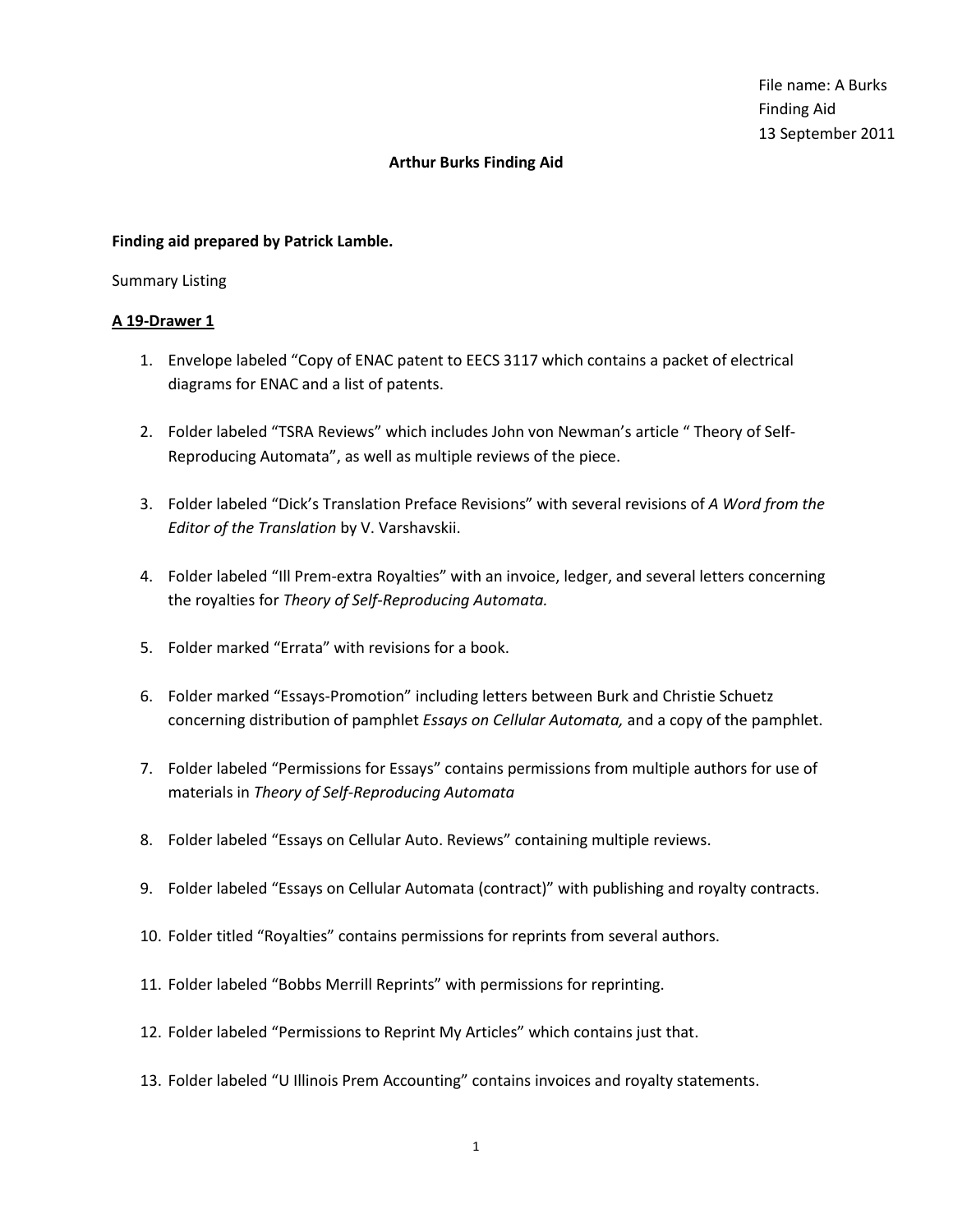- 14. Folder labeled "U Chicago-Contract" containing a contract for the publication of Cause, Chance, and Reason: An Inquiry into the Nature of Scientific Evidence.
- 15. Folder labeled "Italia Editor of UNTSRA" with letters concerning the translation of *Selfreproducing Automata* into Italian. Also contains a letter and article concerning Selfreproducing space robots and orbital automated factories.
- 16. Folder labeled "Royalties-VNTSRA Essays" with royalty invoices.
- 17. Folder labeled "CCS Vita & Bibliography" 3 copies of vita & bib.
- 18. Folder labeled "VNTSRA Administration" with letters concerning the permissions, editing, and revisions of TSRA. Also contains royalty invoices.
- 19. Folder labeled "Japanese translation of VNTSRA" with correspondence between Burks and Hidenoske Nishio.
- 20. Folder labeled "Russian Preface to VNTSRA" with thanks you letters and a copy of the preface for translation.
- 21. Folder labeled "History of Computers 1975" containing new paper and magazine articles concerning early computers as well as some letters.
- 22. Folder marked "Simulations for the IAS & idealized computer" with a Users Guide for Idealized General-Purpose Computer and IAS computer Assemblers & Simulators. Also contains exams for Burks CCS 569 class.
- 23. Folder labeled "A Small Articulated Theory Problem" with a sheet of questions labeled *Small Problem* & two pages from an unknown source.
- 24. Folder labeled "ENIAC licensing thru 11/1/68" contains licensing documents as well as court documents concerning the patenting and anti-trust suits.
- 25. Folder labeled "Computer Market Notes" with news clipping and notes by Burks concerning IBM's financials.
- 26. Folder labeled "ENIAC Licensing-Progress Reports & Related Correspondence" with legal documents concerning ENAC licensing and patents.
- 27. Folder labeled "Legal Agreements" contains legal paperwork concerning patents and as well as Burks notes about legality of patents.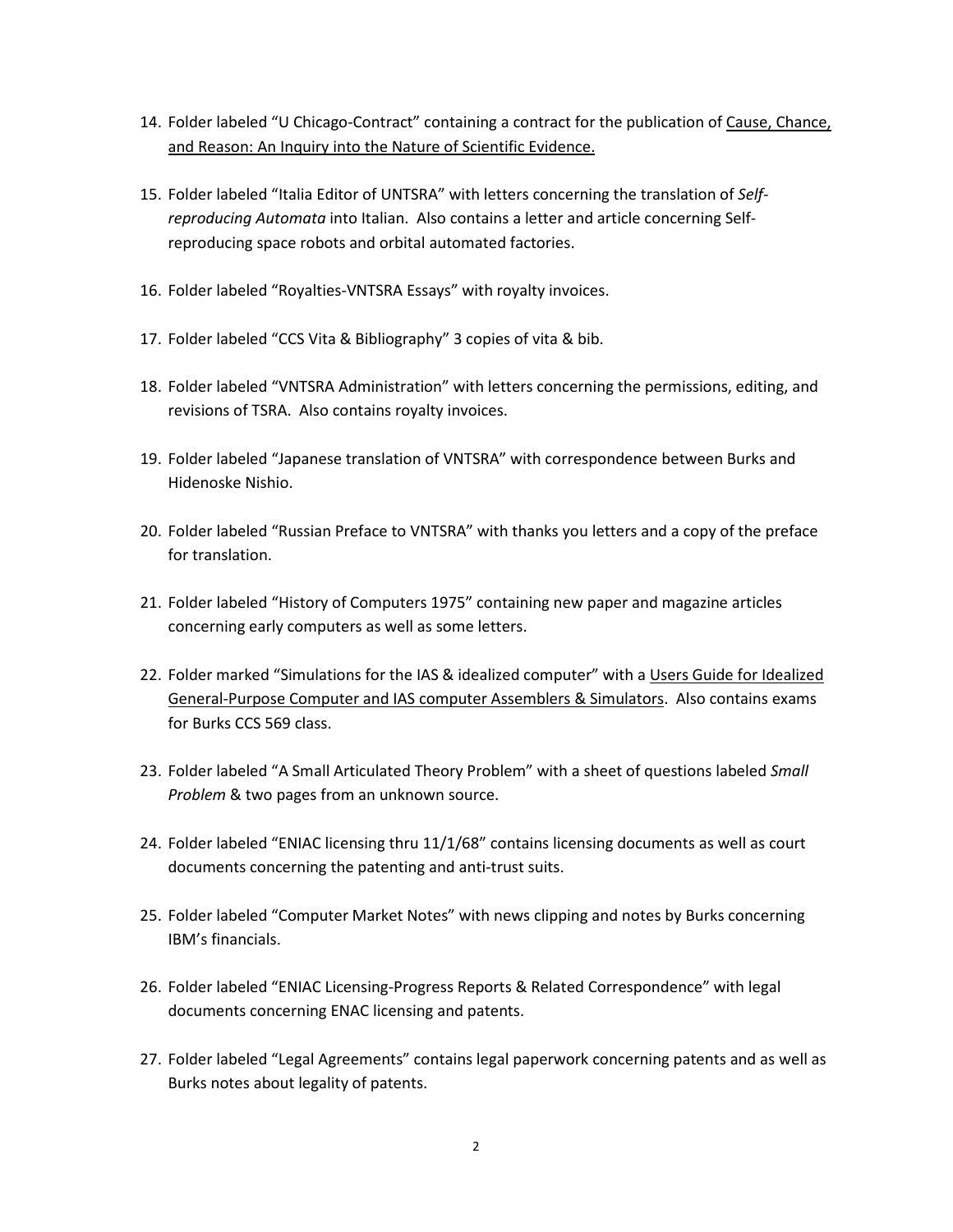- 28. Folder labeled "Randell on Turning" contains a letter form I.J. Good and two articles, *Some Future Social Repercussions of Computers* & *On Alan Turing and the Origins of Digital Computers.*
- 29. Folder labeled "Code Making" with xeroxed copy of **Bodyguard of Lies**, also several articles about the book and the enigma machine.
- 30. Folder labeled "Bigelow, Fall 1975" with handwritten pages concerning Bigelow.
- 31. Folder labeled "Bigelow Xeroxes and Lectures" contains letters between Bigelow and Burks.
- 32. Folder labeled "PRI going Public Stan Siegel's Advice" with lengthy legal advice & correspondence with a lawyer as well as more handwritten Burk's papers.
- 33. Folder labeled "Background Memorandum" containing two copies of said memorandum.
- 34. Folder labeled "Attachments " with ENIAC letters and articles for the 1940's, and a copy of the Assignment filled in '64 by PRI.
- 35. Folder labeled "Re-negotiations of PRI Agreement" contains letters from the law offices of Yuter & Fields.
- 36. Folder labeled "Aiken-Lawler reports on Computers" with copy of *Monte Carlo Method*, a planning division report, a copy of *Problems for the Numerical Analysis of the Future*, and two reports from the Office of Naval Research London. The first labeled *High speed Electronic Digital Computer of the Academy of Sciences of the USSR* & *A Second Report on German Computer Work.*
- 37. Folder labeled "Medieval Technologies" with copy of *Scientific American* from Aug. 1970
- 38. Folder labeled "Ancient Technology" with a single article, *Books* by Philip Morrison.
- 39. Folder labeled "Commuter History" with a letter to Burks from Zuse and an article titled *The Work of Many People.*
- 40. Folder labeled "Computer History 1976" with dozens of magazine clippings and a copy of *Engineering and Science* Jan.-Feb. 1976.
- 41. Folder labeled "History of Computers Xeroxes" with copies of the following articles: Think, Mathematical Tables and other Aids to Computation, Computers and Their Future, Electrical Engineering Jan. 54, Electrical Engineering Feb. 47, Journal of The Franklin Institute, IEEE spectrum-Jan 68 & Aug 64, Bulletin of the American Mathematical Society, The American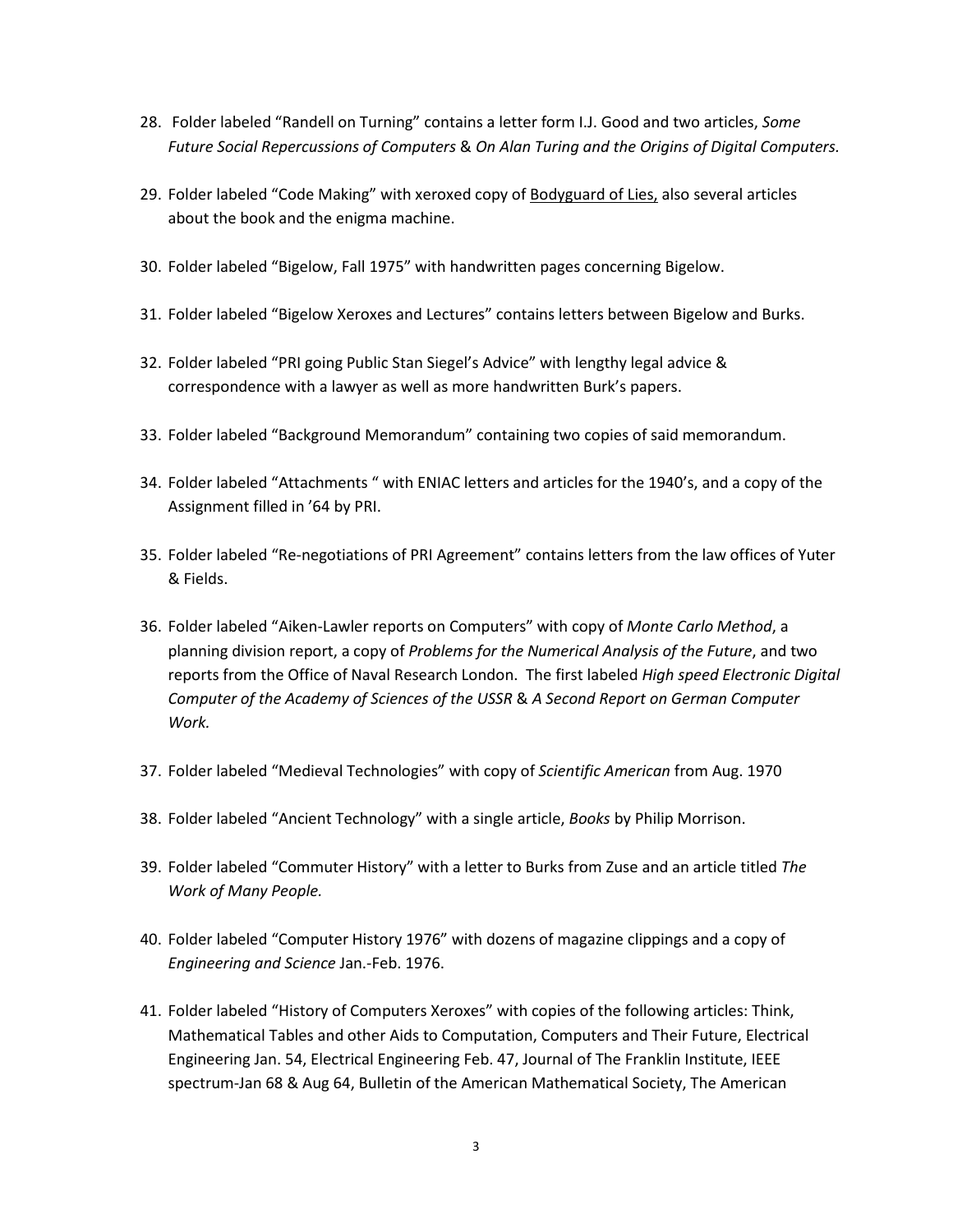Mathematical Monthly Vol. 72,

- 42. Folder labeled "Misc." with pictures of historical scientists, copy of articles: *Illustrious Immigrants, The intellectual Migration, Von Neumann's First Computer Program, Note on Eckert and Mauchly's contributions to the logical design of the first stored program computer, Notes and Reflections on a recent telephone conversation with Goldstine &* a German document Zur Genealogie Programmgesteuerter.
- 43. Large brown folder labeled "Photostat ENIAC Patent" contains patent specification documents, which include a detailed physical description of ENIAC.
- 44. Long folder labeled "Burks, ENIAC Notebook First (z16) Part A" with notes and specs. For ENIAC.
- 45. Long folder labeled "Burks, ENIAC Notebook First (z16) Part B" with notes and specs. For ENIAC.
- 46. Long folder labeled "Burks, ENIAC Notebook First (z16) Part B" with notes and specs. For ENIAC. Has same label as previous folder.
- 47. Long folder labeled "Burks, ENIAC Notebook Third (z12) Part A" with notes and specs. For ENIAC.
- 48. Long folder labeled "Burks, ENIAC Notebook First (z16) Part A" with notes and specs. For ENIAC. The folder has same label as item 44.
- 49. Long folder labeled "Burks, ENIAC Notebook Second (z17) " with notes and specs. For ENIAC.
- 50. Long folder labeled "Burks, ENIAC Notebook Second (z17) " with notes and specs. For ENIAC. This folder has same label as item 49.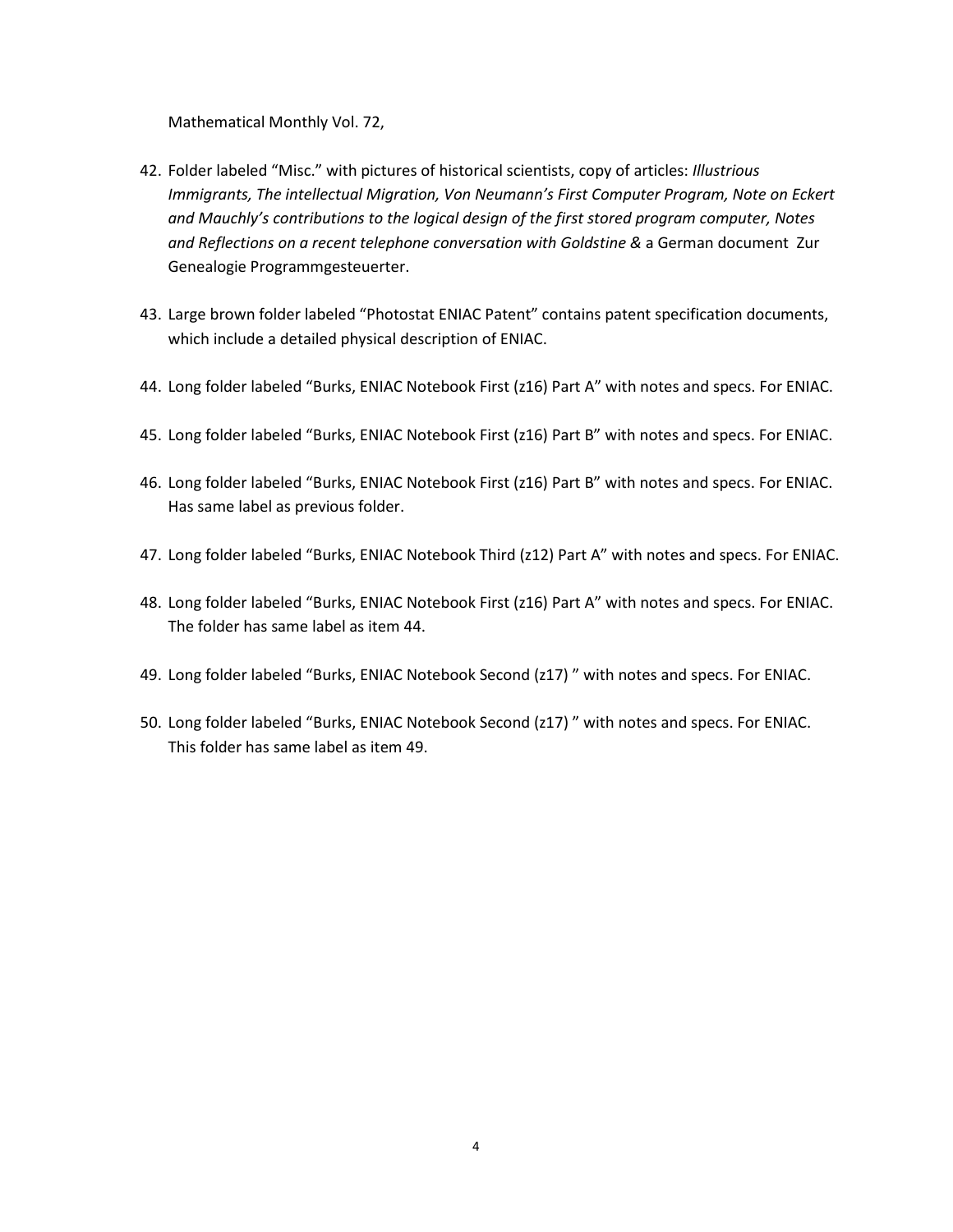#### **Finding aid prepared by Patrick Lamble.**

#### Summary Listing

- 1. Folder labeled "Negatives & Drawings-Slides" with slides and drawings of automaton processes.
- 2. Folder labeled "Tracing to Change, Cause, Reason chap 6" with what seem to be original drafts of the slides in item 1.
- 3. Folder labeled "Yuter 1971-72" with legal documents pertaining to ENIAC and inventor contributions.
- 4. Folder labeled "Time Record" with letter to lawyer in reference to hours spent on the project.
- 5. Folder labeled "Size of Computer Industry" with articles about Honeywell and GE focused on future computer sales.
- 6. Folder labeled "Yuter 1972-1974" with letters to Yuter from Burks concerning ENIAC royalties.
- 7. Folder labeled "B-S-S ENIAC Contributions" correspondence between Glodstine, Burks, Shaw, & Yuter about development of ENIAC.
- 8. Folder labeled "BSS Contributions" with correspondence on ENIAC same as item 7.
- 9. Folder labeled "My Contributions to ENIAC" with 2 drafts of document with the same title.
- 10. Folder labeled "My Contributions to ENIAC (memo)" with document that is the same as item 9.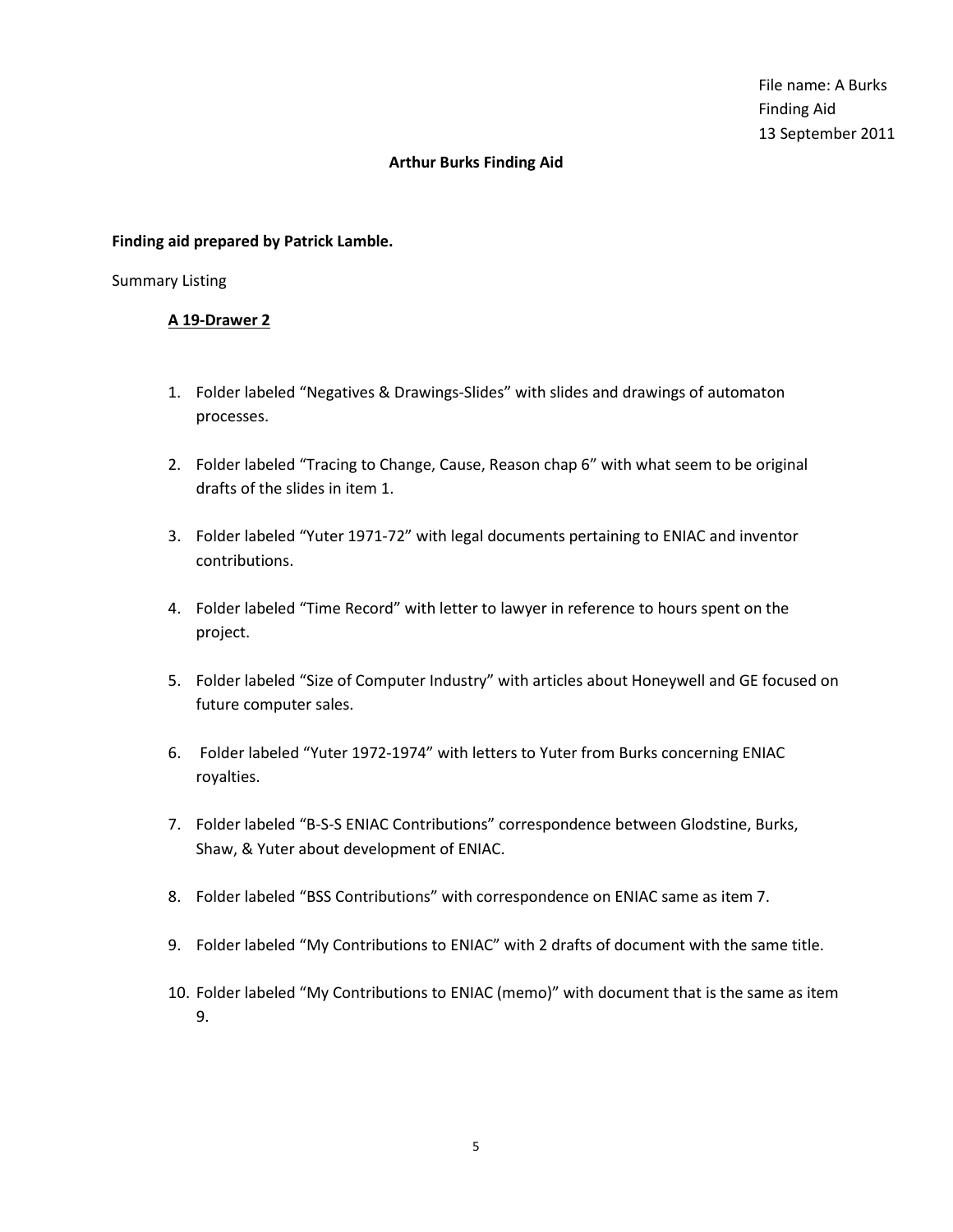- 11. Folder labeled "Yuts-Correspondence Notes on Correspondence" hand written letters concerning ENIAC and legal issues.
- 12. Folder labeled "Royalty Calculations and Strategy Trees" with legal strategies and probable outcomes.
- 13. Folder labeled "ENIAC drawings" with a list of who had drawn the diagrams.
- 14. Folder labeled "Account Refurbishing MP" with invoices and letters concerning the refurbishing and display of ENIAC.
- 15. Folder labeled "ENIAC patent copy to Xeroxing Pages" with a diagram of ENIAC and a list of applicable patents.
- 16. Unmarked green file folder with same document as item 15.
- 17. Folder labeled "History of Computers" with a proposal to the National Science Foundation for the invention of the electronic computer.
- 18. Folder labeled "IBM New York Exhibit" with an invitation to the exhibit and correspondence with Lynn Stuller. As well as photos of the Exhibit.
- 19. Folder labeled "Slide Drawing Nurnberg" with slides.
- 20. Folder labeled "IBM Griffiths" with pictures of early computing and logical machines.
- 21. Folder labeled "Vanderslice" with correspondence tween Burks and Vanderslice.
- 22. Folder labeled "Brian Randell" with Correspondence tween Burks and Randell.
- 23. Folder labeled "Pomerene, Ware, Vanderslice" with correspondence tween Burks and Vanderslice.
- 24. Large folder containing volumes 1-4 of Theory and Techniques for Design of Electronic Digital Computers. Lectures from 8 July 1946-31 August 1946.
- 25. Folder labeled "B-G-VN Affidavit" contains affidavit concerning patentable material.
- 26. Folder labeled "VNTSRA Masters" contains master copies of transparencies of automaton.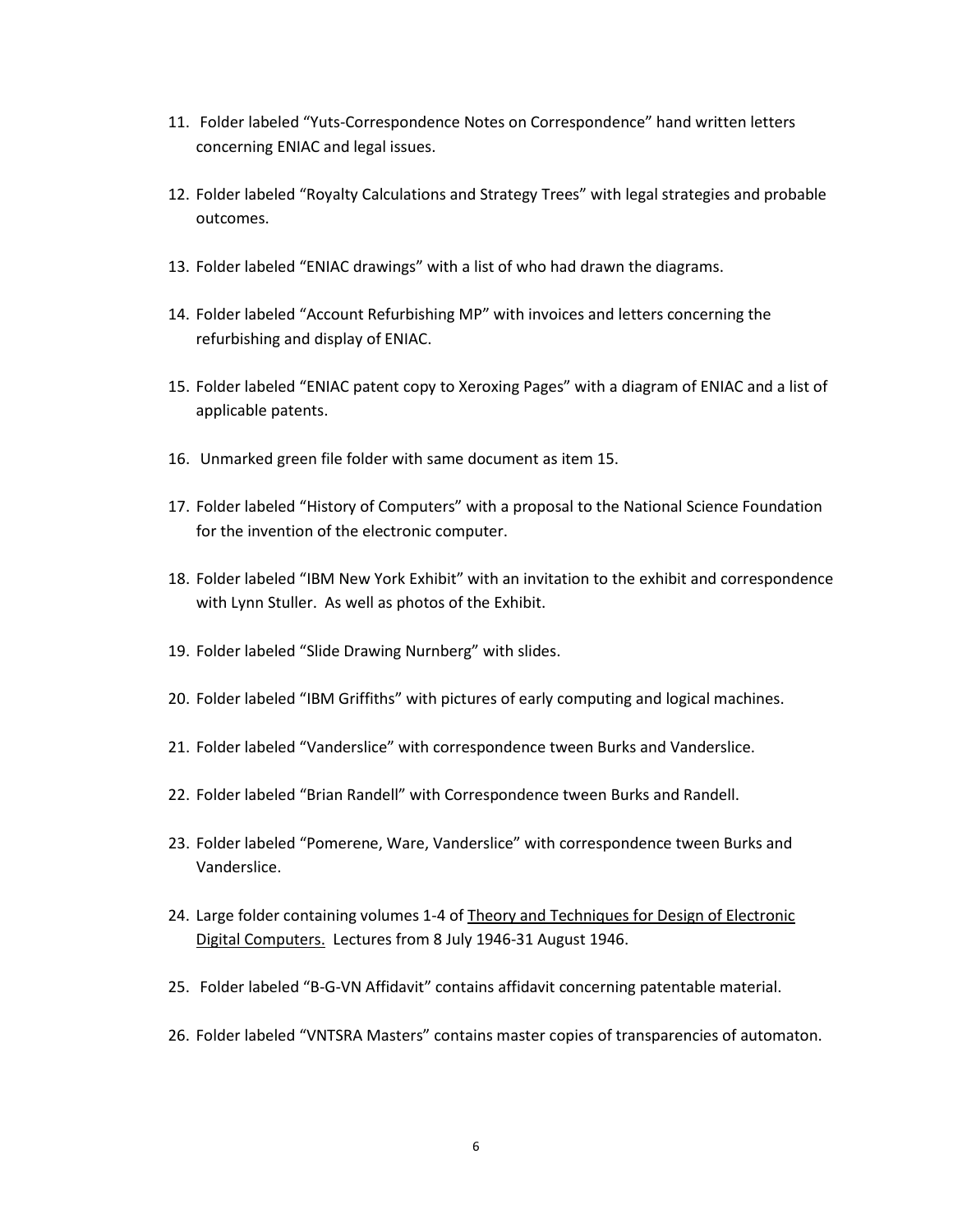- 27. Folder labeled "Larry Rauch Telemetering 1943-46" contains two articles pertaining to timedivision radio-telemetering systems.
- 28. Folder labeled "Johnniac Eulogy" contains a letter from Willis Ware to Burks and a copy of the JOHNNIAC Eulogy.
- 29. Folder labeled "Hybrid Computers" contains an article by Howe & Saucier titled *A New Fourth Generation of Hybrid Computer Systems.*
- 30. Folder labeled " de Solla Price Early Automata" with three articles: *Clockwork Before the Clock and Timekeepers Before Timekeeping, Automata and the Origins of Mechanism and Mechanistic Philosophy, & God in Black Boxes.*
- 31. Folder labeled "York on H-Bomb" with two articles. *Fissionable Materials* by Martin Sherwin & *The Debate Over the Hydrogen Bomb* by Herbert York.
- 32. Folder labeled "Rabi" with a two-part profile of I. I. Rabi from The New Yorker.
- 33. Folder labeled "Van Neumann 1945 " with First Draft of a Report on the EDVAC by von Neumann.
- 34. Folder labeled "IFIPS History Project- Wm. Luebbert" with information pertaining to a TV documentary and those responsible for ENIAC's invention.
- 35. Folder labeled "Collier-Babbage Theory" contains letter-requesting permission for the use of Colliers PHD thesis.
- 36. Folder labeled " "Editor, Annals of the History of Computers" with correspondence tween Galler, Burks, and the editors concerning an article in said publication.
- 37. Folder labeled "Uses of ENIAC" with a complete copy of the journal Philosophical Transactions of the Royal Society of London No. 827 Vol. 241 22 June 1948.
- 38. Folder labeled "Service Log" with an ENIAC service log from 9-27-1944 thru 1-6-1948.
- 39. Folder labeled "NARA" with *Creative uses of Logic in the Invention of the Electronic Computer* by A. Burks.
- 40. Folder labeled "References" with references for an unknown document.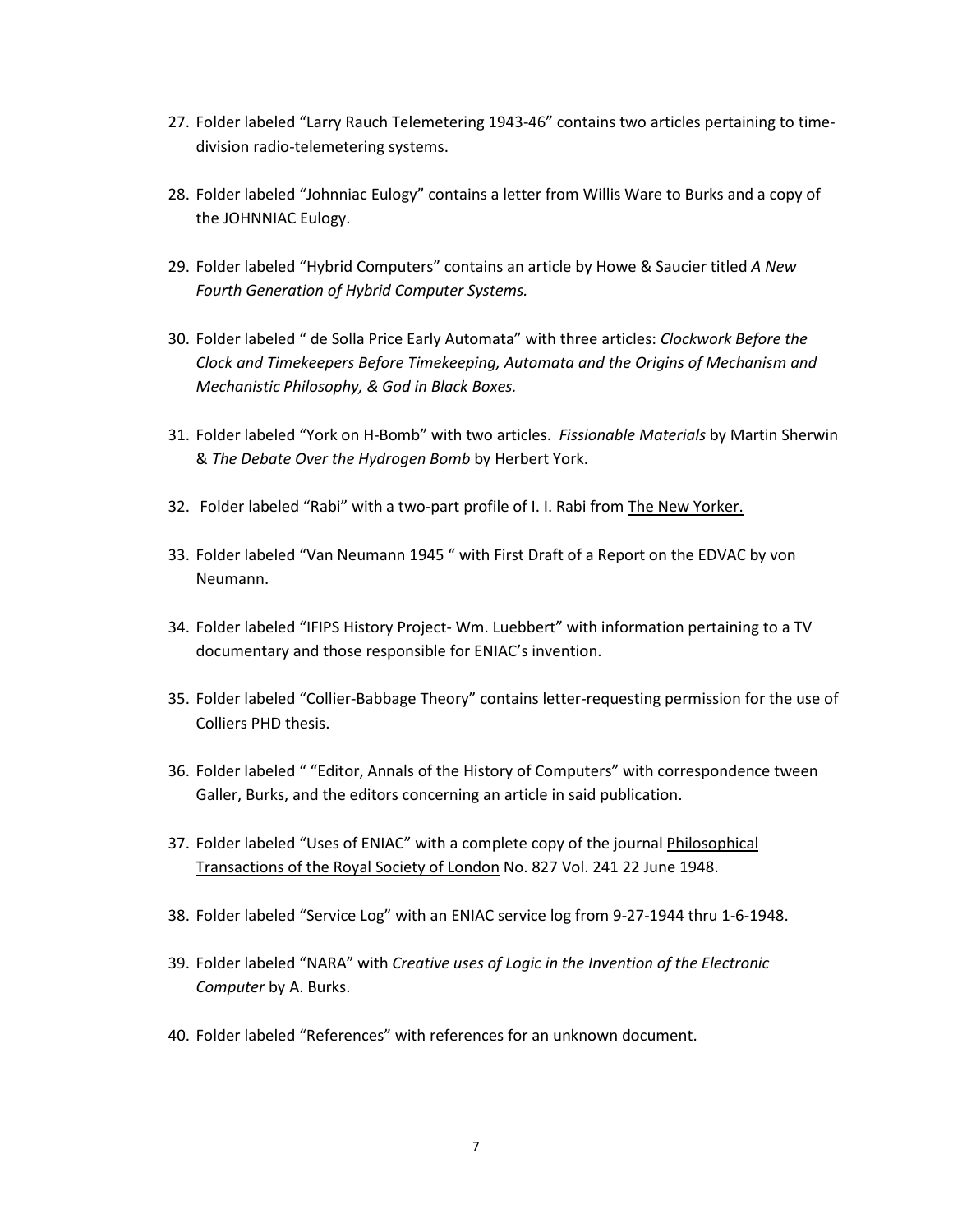- 41. Folder labeled "Peirce Evol Idealism" with *Peirce's Evolutionary Absolute Idealism (Peirce's Idealism, Logical Mechanism and the Problem of Evil)* author Burks I assume.
- 42. Folder labeled "References Temp 7/21/1997" contains the rough draft of the references document in item #40.
- 43. Folder labeled "VNSUMM.DOC" contains rough and final draft of The Creation of the Modern Computer.
- 44. Folder labeled "Introduction Word FW" with rough and final drafts of *Introduction The von Neumann Computer.* As well as figures and photos.
- 45. Unlabeled folder with document *Part 1. Invention of Electronic Computing.*
- 46. Folder labeled "Chapters 1 FW & Word" with two copies of *Part 1. Invention of Electronic Computing*'s chapter 1 & diagrams.
- 47. Folder labeled "Chapter 2 Word & FW" with two copies of *Part 1. Invention of Electronic Computing*'s Chapter 2 and diagrams.
- 48. Folder labeled "Chapter 3" with two copies of *Part 1. Invention of Electronic Computing's*  chapter 3 and diagrams.
- 49. Folder labeled "Ch3 Word to EECS" with chapter 3 of *Part 1. Invention of Electronic Computing* and diagrams. Same as content in item #48
- 50. Folder labeled "Chapter 4 Word and FW" with three copies of chapter 4 of *Part 1. Invention of Electronic Computing* also includes diagrams.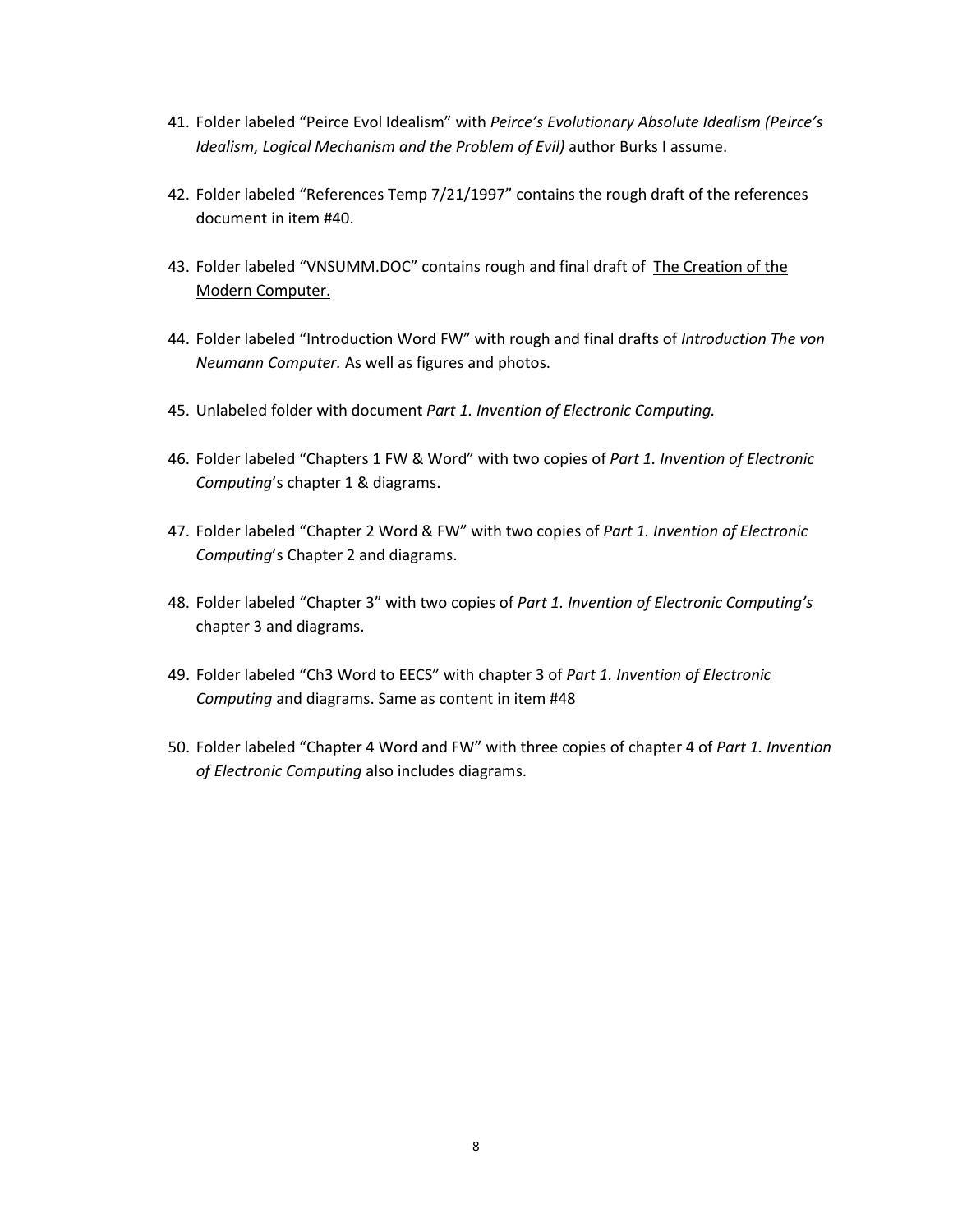File name: A Burks Finding Aid 13 September 2011

# **Arthur Burks Finding Aid**

## **Finding aid prepared by Patrick Lamble.**

## Summary Listing

- 1. Folder labeled "ENIAC Operating Manual & Report" with ENIAC Tec report 2 and ENIAC operating manual.
- 2. Red folder labeled "Ch. 5 Programming the ENIAC" with two copies of chapter 5 including diagrams and forward of chapter 7.
- 3. Folder labeled "Chapter 6" containing two copies of Chapter 6, diagrams, and a few pages or revisions.
- 4. Folder labeled Appendix A with a rough and final copy of the appendix and a set of diagrams.
- 5. Folder labeled "Appendix B" with several edited partial copies of Appendix B. It also includes a rough and final copy of the document and diagrams.
- 6. Folder labeled "Ch. 7 FW & Word" with a forward to chapter 7, two copies of Chapter7, & two packets of diagrams.
- 7. Folder labeled "Appendix C" with a single copy of Appendix C.
- 8. Folder labeled "VN Meeting Notes" with the official notes from the March 14, 1945 meeting with von Neumann. It also includes a letter from Burks' lawyer and two letters by Burks in regard to the meeting with von Neumann.
- 9. Folder labeled "Chapter 8" with a forward of the chapter, three copies of Chapter 8 and two packets of diagrams.
- 10. Manila folder with copy of chapter 9.
- 11. Manila folder containing Xeroxes of hand written documents by Burks. Title of work unknown.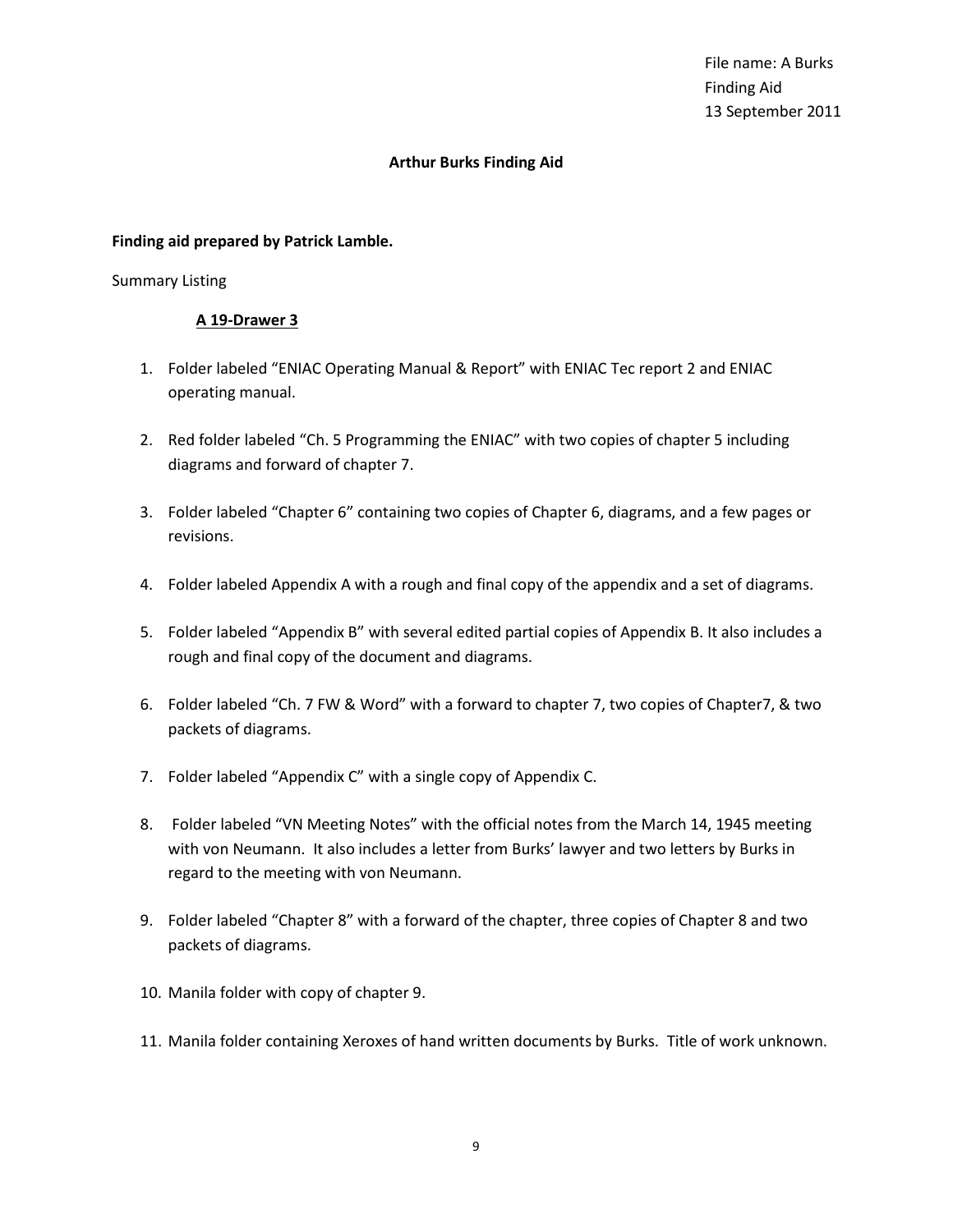- 12. Manila folder containing multiple 6" floppy discs.
- 13. Blue folder labeled "Into to Chinese translation of Robots & Free Minds" with an introduction to Robots and Free Minds, by Burks.
- 14. Large folder labeled "ENIAC Technical Reports transparencies" with a 1946 tech report in two volumes.
- 15. Folder labeled "Chapter 10 VN Theory of Automata" with two pages from chapter 7.
- 16. Folder labeled "Chapter 10 Who Took Credit" with two copies of chapter 8.
- 17. Folder labeled "CH 11 60 Million Trial" with single page.
- 18. Manila folder containing copies of chapter 5 with editing notes.
- 19. Shoe box containing 5 computer memory tapes and twelve 4" floppy discs.
- 20. Folder labeled "Items for Chuck Tutt" with many computer advertisements and user manuals.
- 21. Folder labeled "Ft. Monmouth Table" with a Review of the Military Theme Information Sciences as well as diagrams and two lists of work that was supported in whole or part by U.S. Army.
- 22. Copy of *Logic of Computers Group on Backward-deterministic, Erasable, and Garden-of-Eden Automata.*
- 23. Copy of *Logic of Computers Group on Backward-deterministic, Erasable, and Garden-of-Eden Automata*, same as item #22.
- 24. Folder not labeled with many diagrams as well as hand written notes and figures.
- 25. Folder labeled "ENIAC Information" with ENIAC wiring diagram.
- 26. *Logic of Computers Group on Backward-deterministic, Erasable, and Garden-of-Eden Automata*
- 27. *Complete Decoding Nets: General Theory and Minimality,*
- 28. *Language and Automata , Automation Research: Design, Construction, Complexity, Adaptation, Sequence*
- 29. *Sequence Generators and Digital Computers*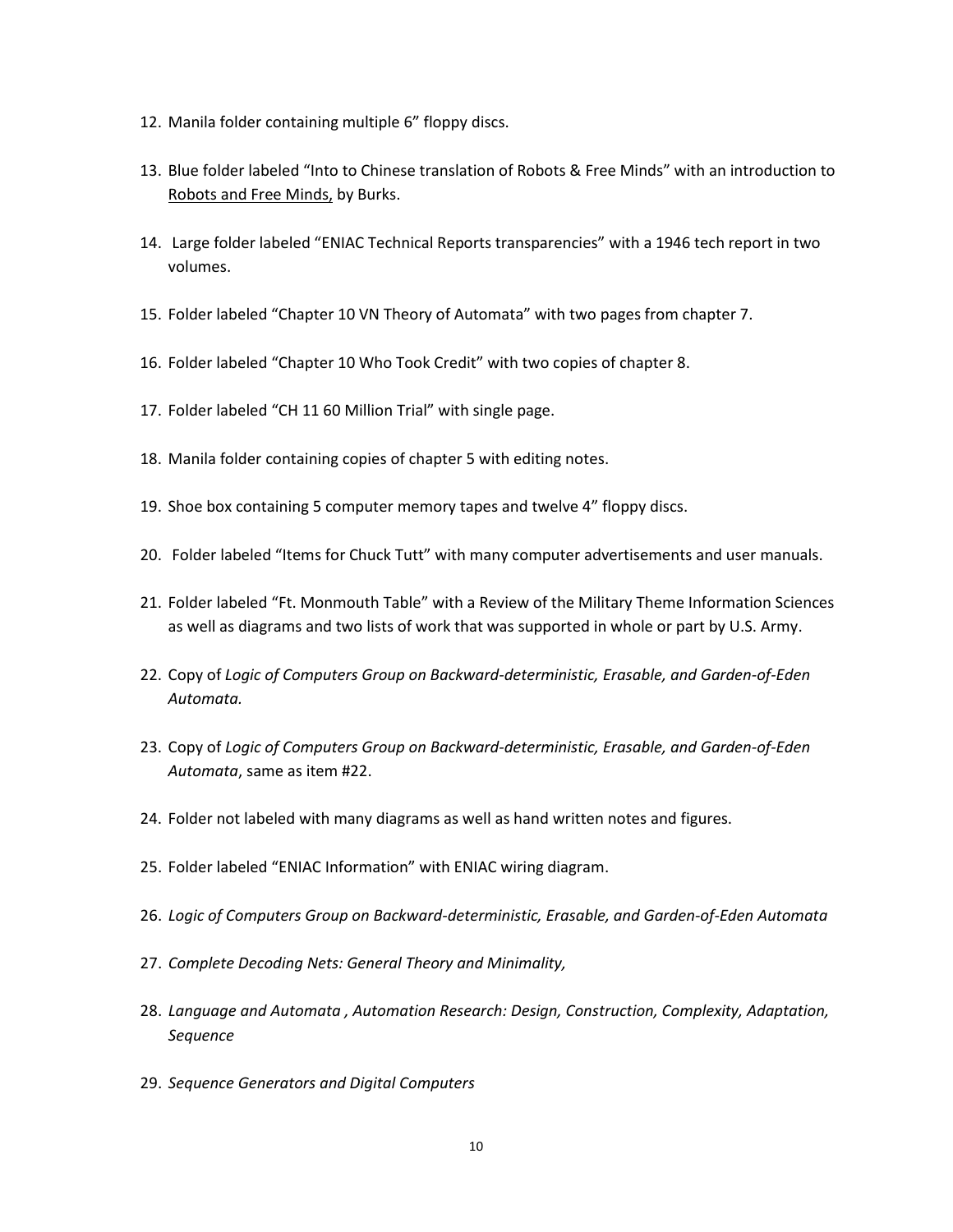- 30. *Computation, Behavior, and Structure in Fixed and Growing Automata*
- 31. *The Logical Design of an Idealized General-Purpose Computer*
- 32. Folder labeled "History of Automata 1972 and 1973" with newspaper clipping and magazine articles.
- 33. *Design of a Computer-Oracle* by J.C. Chu
- 34. *Progress Report on the Argonne-Oak Ridge Digital Computer* form March 5, 1951.
- 35. Folder labeled "Theodore Taylor" with two copies of *The New Yorker* Dec. 3, 1973.
- 36. A Proposal for the Development of Graduate Instruction in Computer Science at the University of Michigan.
- 37. Folder labeled "Computer Materials from IBM" with a large poster, a history of IBM Watson labs, a research brochure, annual report, a profile of the company, and a brief history.
- 38. Folder labeled "Final Exam" contains a 335 page document form the Maryland Civil Court.
- 39. Folder labeled "Technitrol Care" with several hand written pages and *Preliminary Discussion of the Logical Design of an Electronic Computing Instrument.*
- 40. Folder labeled "Honeywell-Consulting" with several legal documents and invoices.
- 41. Folder labeled "Binger ect" with Honeywell litigation documents.
- 42. Folder labeled "PRI Assignment" with an agreement signed by Burks and several others pertaining to realities with PRI.
- 43. Folder labeled "Konrad Zuse-1948" with article written in German.
- 44. Folder labeled "Johnson-Simon-Felfman" with correspondence between Burks, Goldstine, and Simon.
- 45. Loose document concerning Arithmetic Unit for Digital Computer.
- 46. Folder labeled "ENIAC and other early computer reports" with letters between Burks and colleges.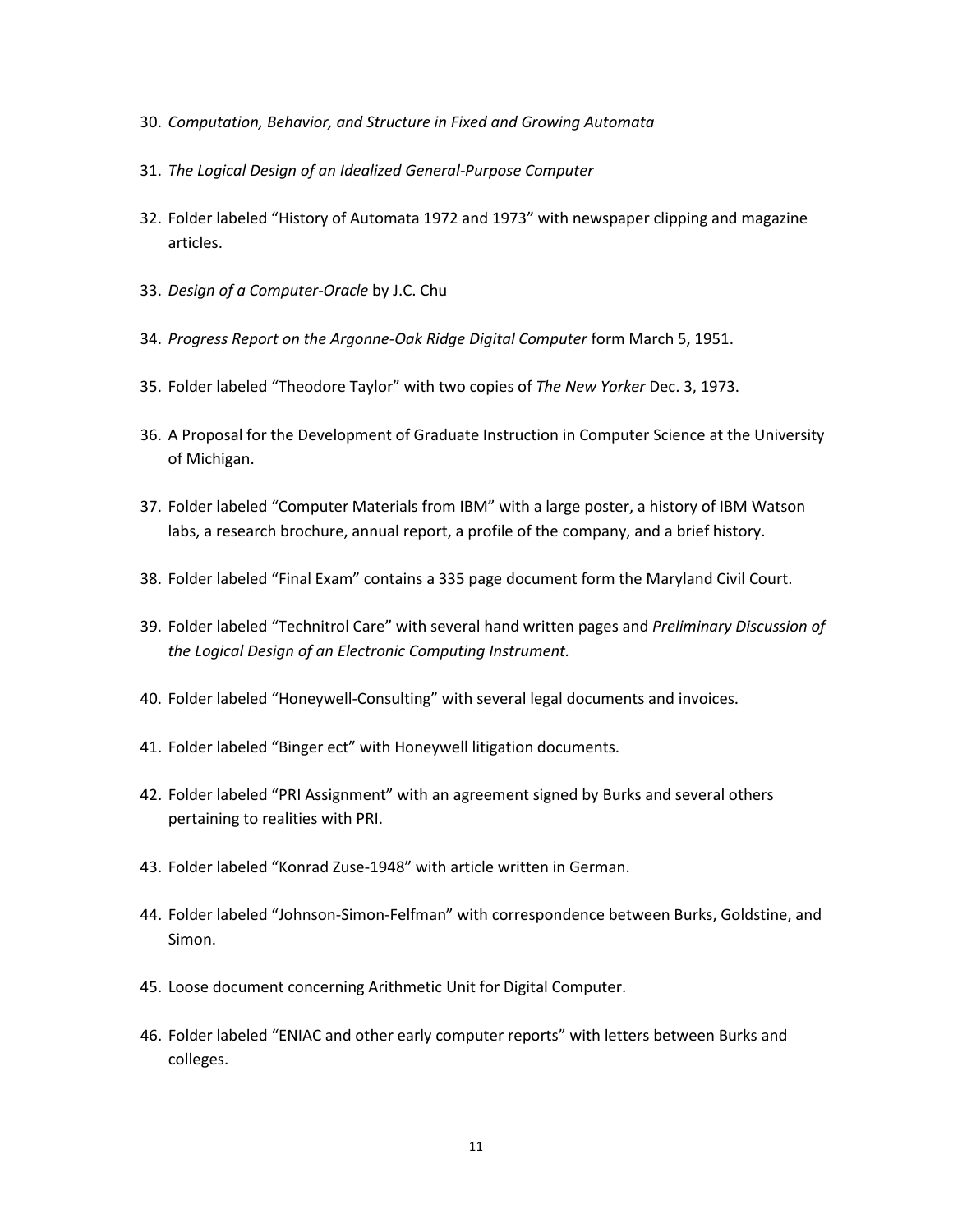- 47. Folder labeled "ENIAC memories" with two handwritten pages.
- 48. Folder labeled 'ENIAC History" with clippings and a copy of *The Pennsylvania Gazette.*
- 49. Second folder labeled "ENIAC History" with magazine clippings.
- 50. Folder labeled "From notebook on ENIAC history I started" with handwritten pages.
- 51. Folder labeled "Goldstine- Early History of Electronic Computers" with a document of the same name.
- 52. Folder labeled "Origins of Electronic Computers" with magazine and paper clippings as well as handwritten pages.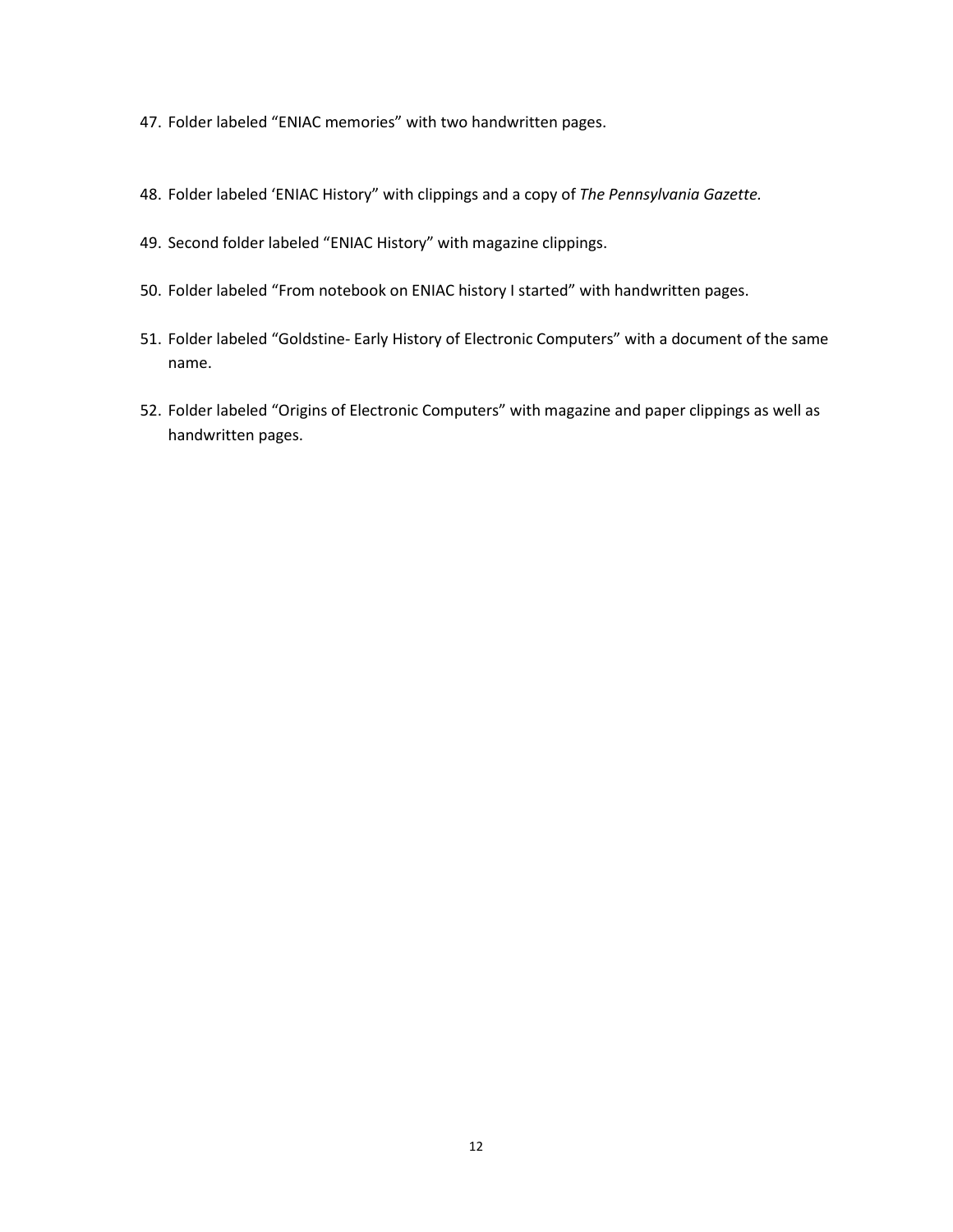## **Finding aid prepared by Patrick Lamble.**

## Summary Listing

- 1. Folder labeled "History of Automata 1972" with several articles from *Scientific America* and a few hand written pages.
- 2. Copy of *Computing Surveys Dec. 1970.*
- 3. Folder labeled "Hurd on IBM Pioneer day at Anaheim" with letters tween Burks and Hurd and two packets of hand written pages.
- 4. Folder labeled "Van der Poel programming and logical design" with a letter from Hurd and a copy of *The Logical Principles of some Simple Computers.*
- 5. Folder labeled "Babbage Reprints" with copy of police investigation from the city of Turin in 1840.
- 6. Folder labeled "Computer Reprint Correspondence" with letters from Burks requesting papers.
- 7. Folder labeled "Smithsonian History Project" with correspondence and a pamphlet on computer science history.
- 8. Folder labeled " UN lecture notes and outline of Ch. 3" with two dozen or so hand written notes and a working outline of chapter 3.
- 9. Folder labeled "ENIAC paper" with two photo copied articles and a couple handwritten pages.
- 10. Xeroxed copy of The Lengthening Shadow The Life of Thomas J. Watson.
- 11. Page 37 of *New York Times* June 27, 1972.
- 12. Xeroxed copy of Vol. 2 A History of the United States Atomic Energy Commission: Atomic Shield.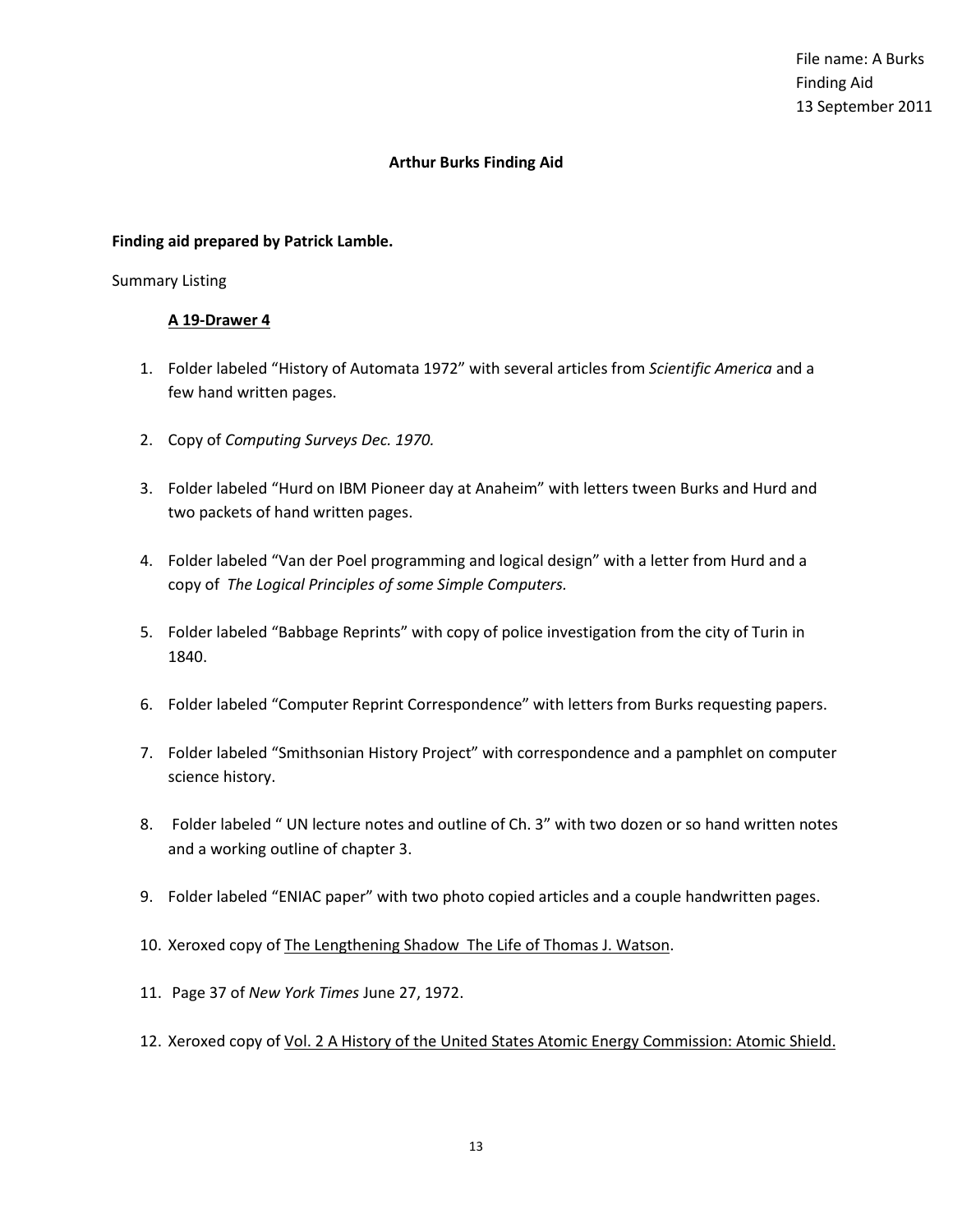- 13. Folder labeled "Computing History Notes 1970" with correspondence phone call transcriptions and several articles.
- 14. Folder labeled "Patent Pamphlets and purchase \_\_\_\_\_\_" with patent information book or patent laws and several patent slips.
- 15. Folder labeled "My ENIAC Patent talk" with a transcript of Burks lecture: "Who Invented The First General Purpose Computer?".
- 16. Folder labeled "ENIAC Lecture 1<sup>st</sup> edited edition" with a transcript of Burks April 2, 1974 lecture.
- 17. Folder labeled "Drawings for slides" with said drawings.
- 18. Folder labeled "Computer History 1970 b" with mix of articles, letters, and typed notes.
- 19. Folder labeled "Computer History 1971" with articles and typed notes.
- 20. Folder labeled "Computer History" several typed papers and notes as well as a second copy of item #12.
- 21. Unmarked folder with two articles by Burks and several articles cut from magazines.
- 22. Folder labeled "Early Computer History" with mix of Burks own work and several other articles.
- 23. Folder labeled "M.V. Wilkes" with several articles written by Wilkes.
- 24. Folder labeled "ENIAC- to 1968" with several hand written pages.
- 25. Folder labeled "History of Computers" with mix of letters, articles, and Burks handwritten and typed notes.
- 26. Folder labeled "History of Computers Misc." with letters and articles.
- 27. Folder labeled "Computer History" with mix of articles, letters, and typed notes.
- 28. Folder labeled "Computer History 1970 Notes and Memos" with mix of articles, letters, and typed notes.
- 29. Folder labeled "Goldstine-Sharpless on ENIAC" with two copies of article by Goldstine and a copy of an article by Brainerd and Sharpless both labeled "ENIAC".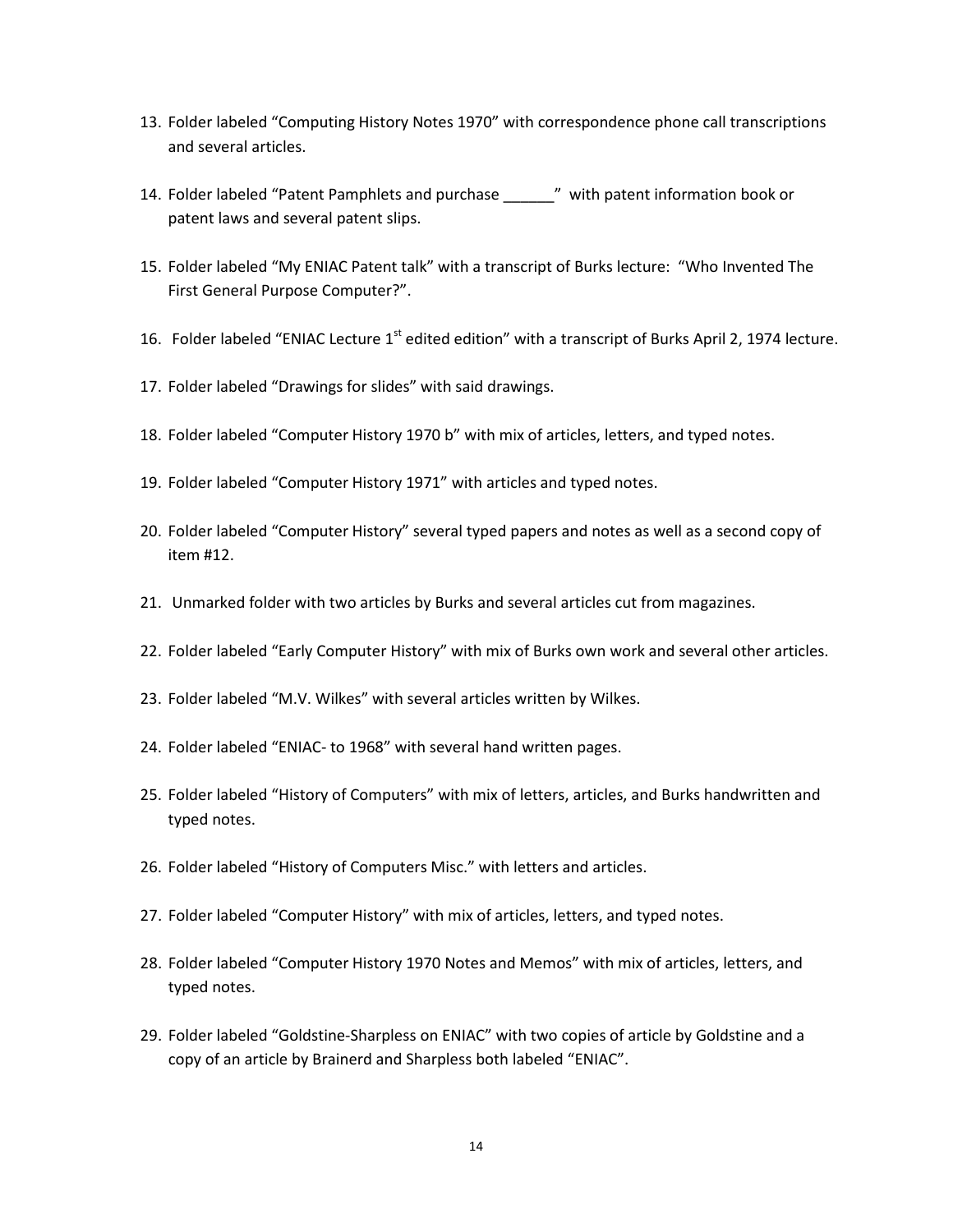- 30. Folder labeled "Computer History 1974" contains articles.
- 31. Folder labeled "Citation-Copies" with multiple copies of a letter and award given to Burks.
- 32. Folder labeled "High speed Processing Technologies" with transparencies.
- 33. Folder labeled "Pomerene Harvest" with transparencies.
- 34. Two copies of *The Research News* May-June 1986.
- 35. Folder labeled "1997 Ceremony at the American Computer Museum" with programs and pamphlets from the dedication.
- 36. Folder labeled "Loose Papers" with articles and letters that were unfiled.
- 37. Unlabeled red folder with syllabus and written notes for Burks' history of computers course.
- 38. Loose papers: ENIAC patent papers, 8 copies of *Lecture notes in Computer Science,* 2 copies of *From ENIAC to the Stored-program Computer,* 2 copies of *An Architectural Theory of Functional Consciousness,* 2 copies of *Logic, Biology, and Automata,* 3 copies of *Icon, Index and Symbol,* 9 copies of *The invention of the universal electronic computer-how the Electronic Computer Revolution began,* 4 copies of *The Logical Design of an idealized general-purpose computer,* 3 copies of *Teleology and Logical Mechanism,* 2 copies of *Peirce's Evolutionary Pragmatic idealism,* 4 copies of the Bibliography of Arthur Burks, 2 copies of *Super Electronic Computing Machine,* 2 copies of *Turning's theory of Infinite Computing Machines and its Relation to the invention of Finite Electronic Computers* 2 copies of *Theology, intentionality, and Consciousness,* 3 copies of *Programming and Structure Changes in Parallel Computers.* One copy of each of the following: An Early Graduate Program in Computers and Communications, Publication in Encyclopedia of Cognitive Science, Vita of Arthur Burks, and *Automata Models of Selfreproduction*.
- 39. VHS tape
- 40. DVD of The ENIAC Film (1946)
- 41. Shoebox full of articles.
- 42. Binder with working copy of The Natural Basis of Freedom and Morality.
- 43. Binder with working copy of Peirce's Evolutionary Pragmatic Idealism